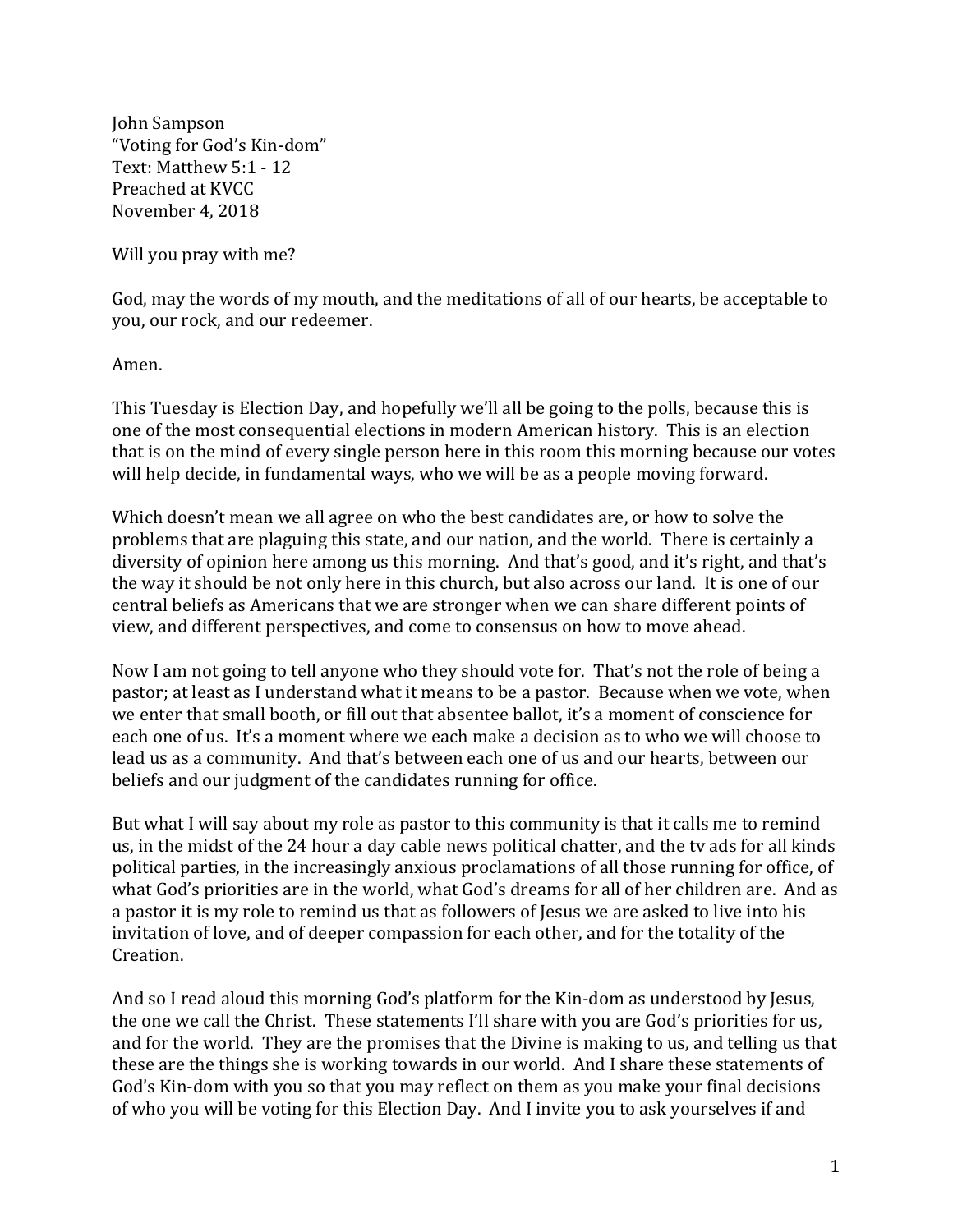how these commitments are also the priorities of those running for local, state and national office.

Hear God's platform for the Divine Kin-dom:

Blessed are the poor in spirit, for theirs is the kingdom of heaven.

Blessed are those who mourn, for they will be comforted.

Blessed are the meek, for they will inherit the earth.

Blessed are those who hunger and thirst for righteousness, for they will be filled.

Blessed are the merciful, for they will receive mercy.

Blessed are the pure in heart, for they will see God.

Blessed are the peacemakers, for they will be called children of God.

Blessed are those who are persecuted for righteousness' sake, for theirs is the kingdom of heaven.

Which of our candidates, and I don't say this sarcastically but with curiosity, which of our candidates has shown themselves to be thirsty and hungry for true righteousness, not just for themselves, and for their party, but for all people of this nation?

In your review of the candidates running for office who is the one who actually shows mercy in their lives, and in the way they talk about the role and purpose of our social, political and legal institutions? When have they been shown mercy, and who have they shown mercy to?

Who among those running for office has actually proven to be a peacemaker, and has privileged making peace among our people, and throughout the world, one of their top priorities? What does peace mean to those asking for our votes?

Which candidate has shown a willingness to be beaten up politically, and to give up their party affiliations, and their commitments to their large donors, to do what is right for the country, or for those who have no voice?

These are the questions that our faith invites us to ask ourselves as we prepare to enter that booth on Election Day. In that small space where it is only room enough for our hearts and the ballot before us, God asks us to choose her priorities, even if that means we won't vote along strict party lines, or for the candidates that our neighbors are voting for.

Because I truly believe that God's platform for her children is not identical to the platform of the Democratic Party, nor is it identical to the platform of the Republican Party, nor of